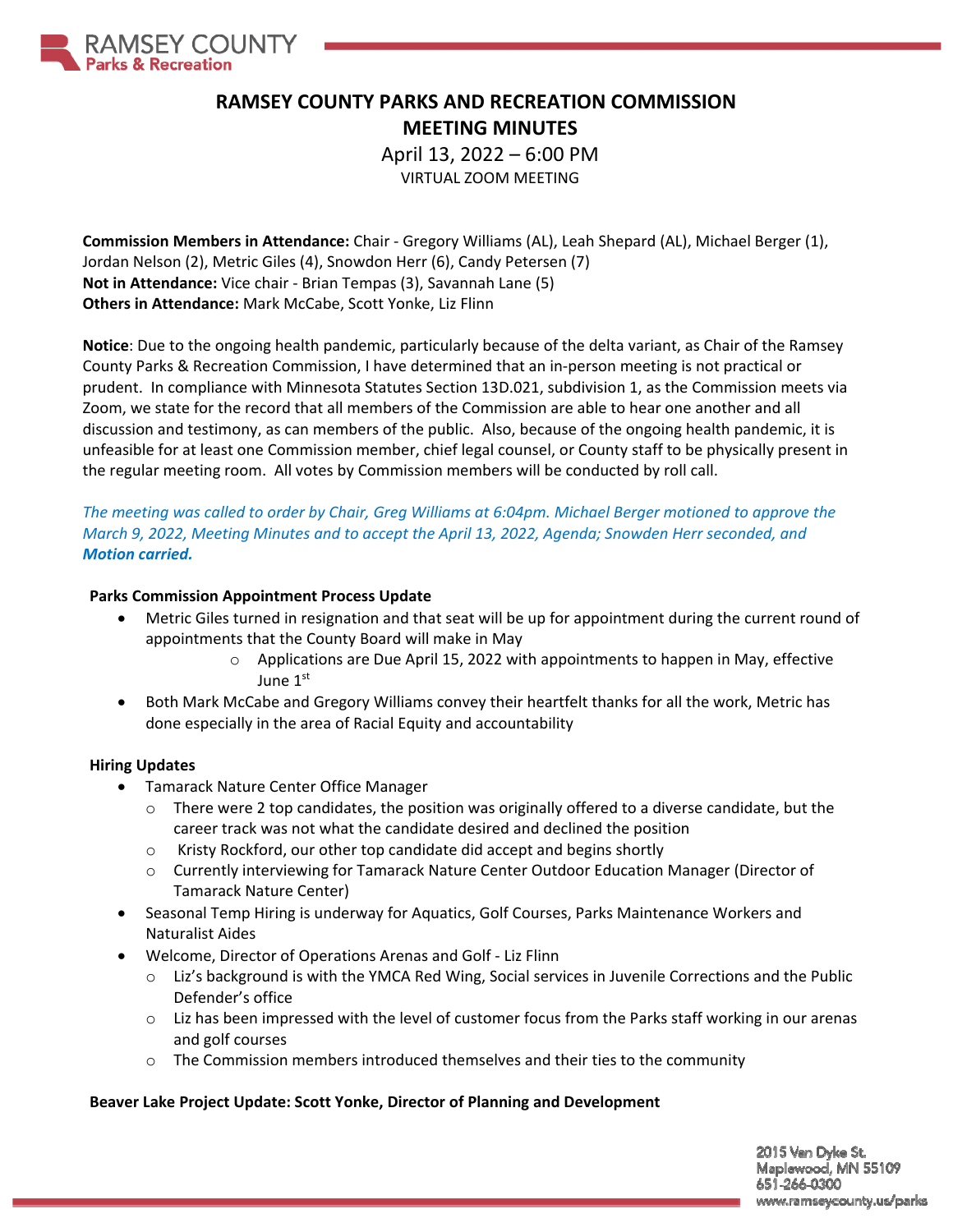**JSEY COUNTY** Parks & Recreation

Scott reviewed the history of the redevelopment project that started in 2020 with a 2‐phase community engagement. The second phase targeted under‐represented communities and use that feedback in combination to create conceptual designs. Some of the proposed concepts are: new playground, multi-use open turf area, restroom and picnic facilities, improved connections to the water, safety lighting, wayfinding, community garden, improved trail connections.

To view the full presentation and project updates visit: https://www.ramseycounty.us/residents/parksrecreation/planning‐construction‐restoration/beaver‐lake‐county‐park‐master‐plan

*Feedback: Greg asked if Beaver Lake is stocked and what with?* The lake is aerated and stocked annually, unsure of what type but panfish and bass are commonly caught. *Leah Shepard asked whom we anticipate managing the community gardens and recommended reaching out to Al Singer with Dakota County.* Parks is partnering with Ramsey County Public Health and seeking information from other Districts on the best way to manage this amenity. Greg expressed interest in assisting with this topic at the Parks Engagement subcommittee.

## **Community Engagement & Happenings: Mark McCabe**

- **West Side Arena Project, 21st Century Parks Initiative:** Mark summarized the 4 themes resulting from the current engagements, the survey is open online, struggling with community participation but focusing on specific groups after the Easter holiday and will circulate the survey, now have a Spanish Language version available
- **Highland/Aldrich Arena Community Engagement:** Parks is looking to hire a consultant to assist with engaging users and non-users in the exploration of needs and other uses of these facilities.
- **Bruce Vento Regional Trail Extension, Phase 2 (Whitaker Street to County J)** is in its third round of public engagement
	- o Meeting planned for April 21, 2022, from 5:00 pm 7:00 pm at White Bear Lake City Hall
		- Very good attendance is expected since October had 130 people
	- o *Greg asked if there are any plans for a site visit for the proposed alignment?* Nothing planned, but the preferred route is already a very heavily used route, and the public is welcome to use the info online for a self‐guided visit.
	- o Working on launching an online survey as well for those unable to attend *https://www.ramseycounty.us/content/bruce‐vento‐phase‐2‐survey*
	- $\circ$  Received a \$1.3 million dollar Community Project Partners grant with the assistance of Representative Betty McCollum to bring this project to "shovel ready" status
	- o *Candy Petersen asked about the level of resistance.* Scott confirmed that there some resistance, however with the extensive feasibility studies the best options have been determined and there is as much support as resistance for these options
- **Earth Day cleanups:** The Scouts cleaned up Vadnais Sucker Lake Regional Park, Northwestern University is cleaning up Tony Schmidt Regional Park on April 28th, 3M Battle Creek Regional Park on April 23rd.

### **Commission Chair Update: Greg Williams**

- $\bullet$  Met with Thony Thao on 21<sup>st</sup> Century Parks work specifically on barrier identification with non-user as well as an update on the phases of the project.
- Continued work with Scott Yonke in regard to outreach efforts and the Community engagements subcommittee's role
- Greg reviewed ideas that the sub-committee can begin with such as defined use the layers of roles that those parks provide in that, alignment with the County vision, mission and goals, Communication with the County Commissioners, budgetary and operational constraints
- Did a winter site tour at Como golf course and witnessed a very high level of community engagement in the park and using the amenities

2015 Van Dyke St. Maplewood, MN 55109 651-266-0300 www.ramseycounty.us/parks